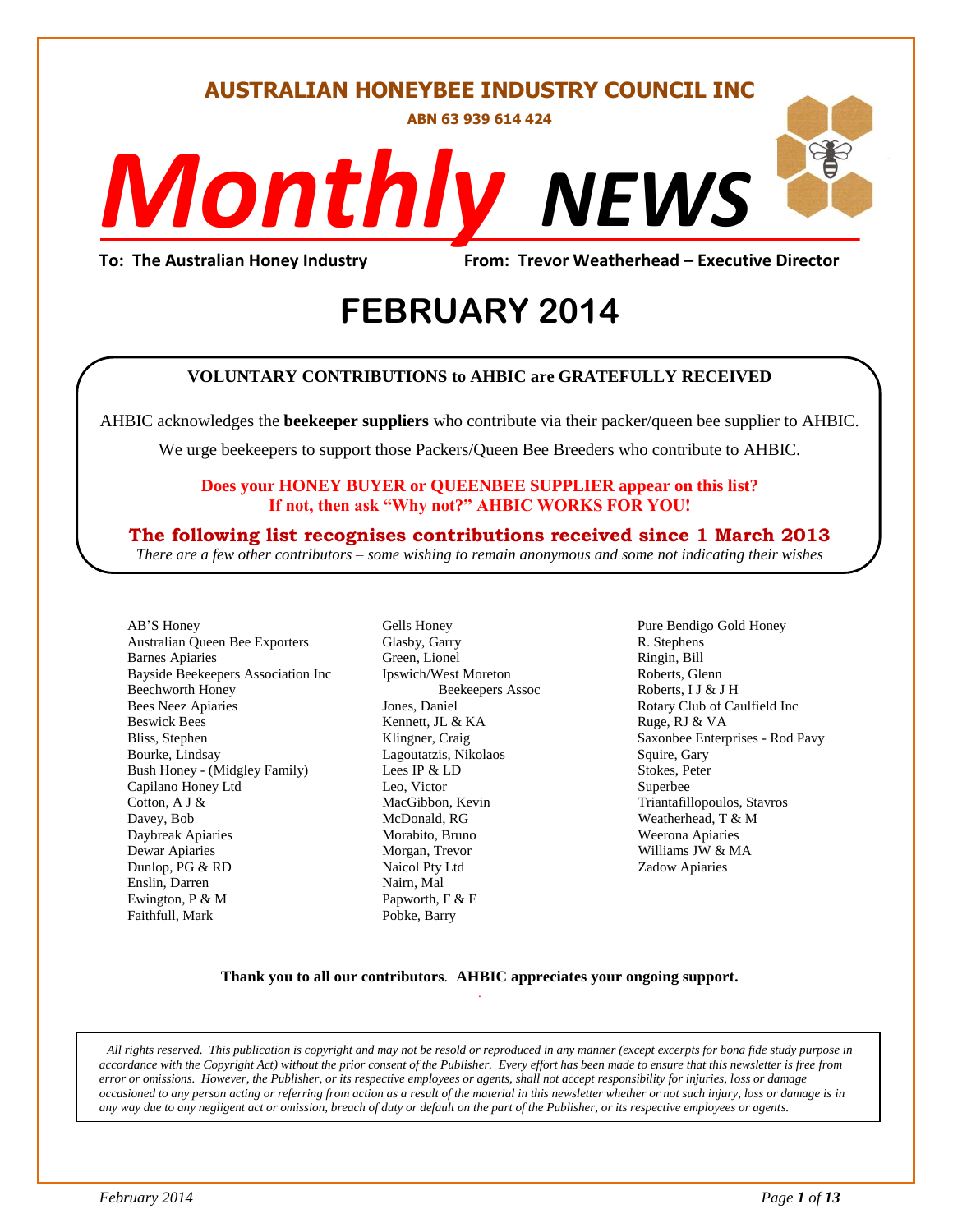# **LATEST ON HONEY LEVY REFORM AND INCREASE**

On Thursday 27 February a meeting of representatives from the Plant Health Committee met in Melbourne to discuss the reforms. The next day beekeeping industry leaders met to also be briefed and to discuss the proposed reforms.

These were two very positive meetings and the Industry Working Group is pleased with the progress made. All is still in draft form and will be amended in line with the suggestions from the two meetings and again circulated to those delegates for further consideration.

Beekeepers are reminded that details can be found on the AHBIC website at <http://honeybee.org.au/programs/honey-levy-reform-and-increase/>Please take the time to read this and if you have any questions, ask.

The second question that will be asked relates to raising the threshold. Why is AHBIC recommending the threshold be lifted? AHBIC is proposing to raise the current threshold of 600kg to 1,500kg. Therefore, producers would be exempt from paying the honey levy if they sold less than 1,500kg of honey per annum. The reason for raising the current honey levy threshold from 600kg to 1,500kg per annum is because the costs of collecting the levy in these lower ranges are far exceeding the revenue raised. These proposed changes are an effort by AHBIC to make the honey levy more cost efficient.

So why are costs so high? All levies are collected nationally by the Department of Agriculture Levies Section. Recently, Levies moved to a full cost recovery model and this has resulted in a large increase per collection cost, which has ultimately meant that the fees to collect the honey levy have been rising over the last few years. These proposed changes in the honey levy threshold are an effort by AHBIC to make the honey levy more cost efficient.

There is also the proposal to establish a PHA levy. Why do we need this? AHBIC is currently a member of both Animal Health Australia (AHA) and Plant Health Australia (PHA), as well as a signatory to each of the respective deeds, the Emergency Animal Disease Response Agreement (EADRA) which is managed by AHA, and the Emergency Plant Pest Response Deed (EPPRD) which is managed by PHA.

Over the last few years, AHBIC have been transitioning to become a sole member of PHA and the EPPRD. This is because bee pests and pest bees are now managed on a national basis by plant biosecurity, not animal biosecurity. This transition will also attempt to resolve the confusion amongst industry and government surrounding AHBIC"s dual membership and signatory status. This change will result in AHBIC not having to pay membership to both AHA and PHA, roughly saving AHBIC \$10,000 per year (and freeing these funds up for industry biosecurity investment).

In recognition of these proposed changes, AHBIC is proposing to change the current EADRA biosecurity component to an EPPRD biosecurity component. AHBIC is also proposing to transfer 0.1c/kg from the newly established EPPRD biosecurity component to establish a 0.1c/kg PHA levy to pay for AHBIC's annual subscription to PHA. This 0.1c/kg will raise \$20,000 a year and will pay for PHA membership and administration fees which on average are about \$5000 per year, with the remaining funds to be spent on biosecurity initiatives (such as training, workshops, manuals etc.).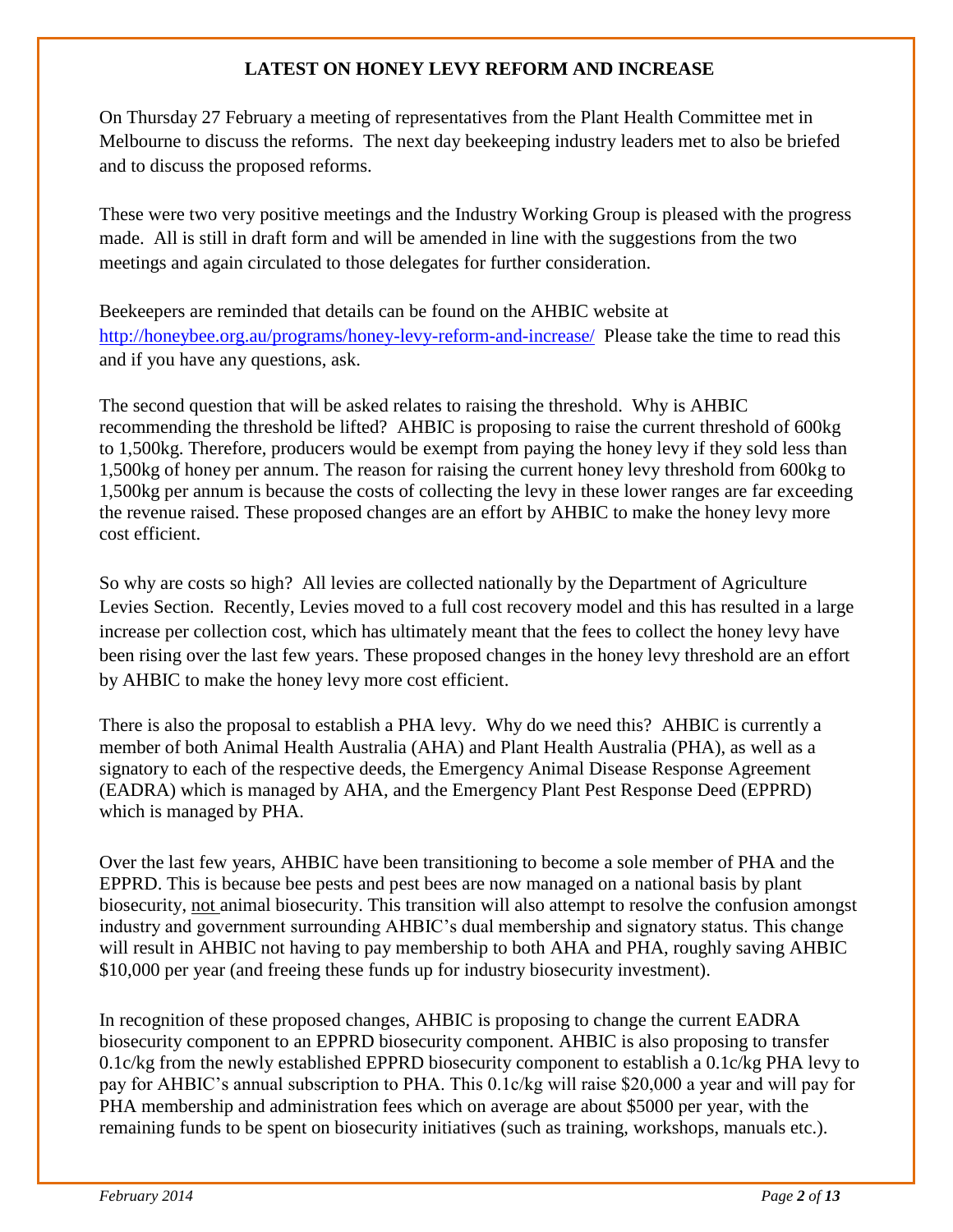# **AHBIC AGM**

Information has been given in previous Newsletters previously about the AHBIC AGM being held in Melbourne on 9 July, 2014 at the Mantra Hotel, Tullamarine, Melbourne.

The accommodation details are also in previous newsletters. The later you leave to book, the more expensive it gets.

Registration forms will be available soon. Observers are most welcome at the AHBIC AGM but you will need to fill out a form once it comes out. Catering numbers need to be with the hotel well in advance.

This year we will need to have elections for:-

Chairman – Ian Zadow was elected last year to fill the one year left in Lindsay Bourke"s term. Nominations need to be with the Executive Director 28 days before the meeting. See the part in the AHBIC constitution at<http://honeybee.org.au/pdf/Constitution%202012.pdf>Ian Zadow is eligible for re-election.

Two Executive members need to be elected – Trevor Morgan"s two year term expires and Ken Gell was elected last AGM to fill the remainder of the term of Trevor Weatherhead who had resigned. Both Trevor and Ken are eligible for re-election.

# **LEVY COLLECTION COSTS**

In an effort to see how we can reduce the collection costs for the honey levy, examination of the legislation shows that if you believe you will pay less than \$2,000 in levies in the year, you may apply to do an annual return instead of a quarterly return.

So if you are currently submitting quarterly returns and you believe that you will be paying less than \$2,000 for the year, please apply to the Department of Agriculture Levies Collection Unit for an exemption from paying quarterly returns and ask to pay the levy annually. This way there will be fewer returns to process and thus savings can be made on the collection costs which will then be able to be allocated to research.

### **ADVERSE EXPERIENCE REPORTS**

With the recent reports of losses of bee hives due to pesticide poisoning, beekeepers are reminded that they should report these events to the Australian Pesticides and Veterinary Medicines Authority (APVMA) as an "adverse experience report".

The APVMA keeps a log of these reports and then looks to see if labels need to be altered or some other action is warranted. It is important that you do make the effort to put in the report. Remember IF YOU DO NOT REPORT IT, IT DID NOT HAPPEN.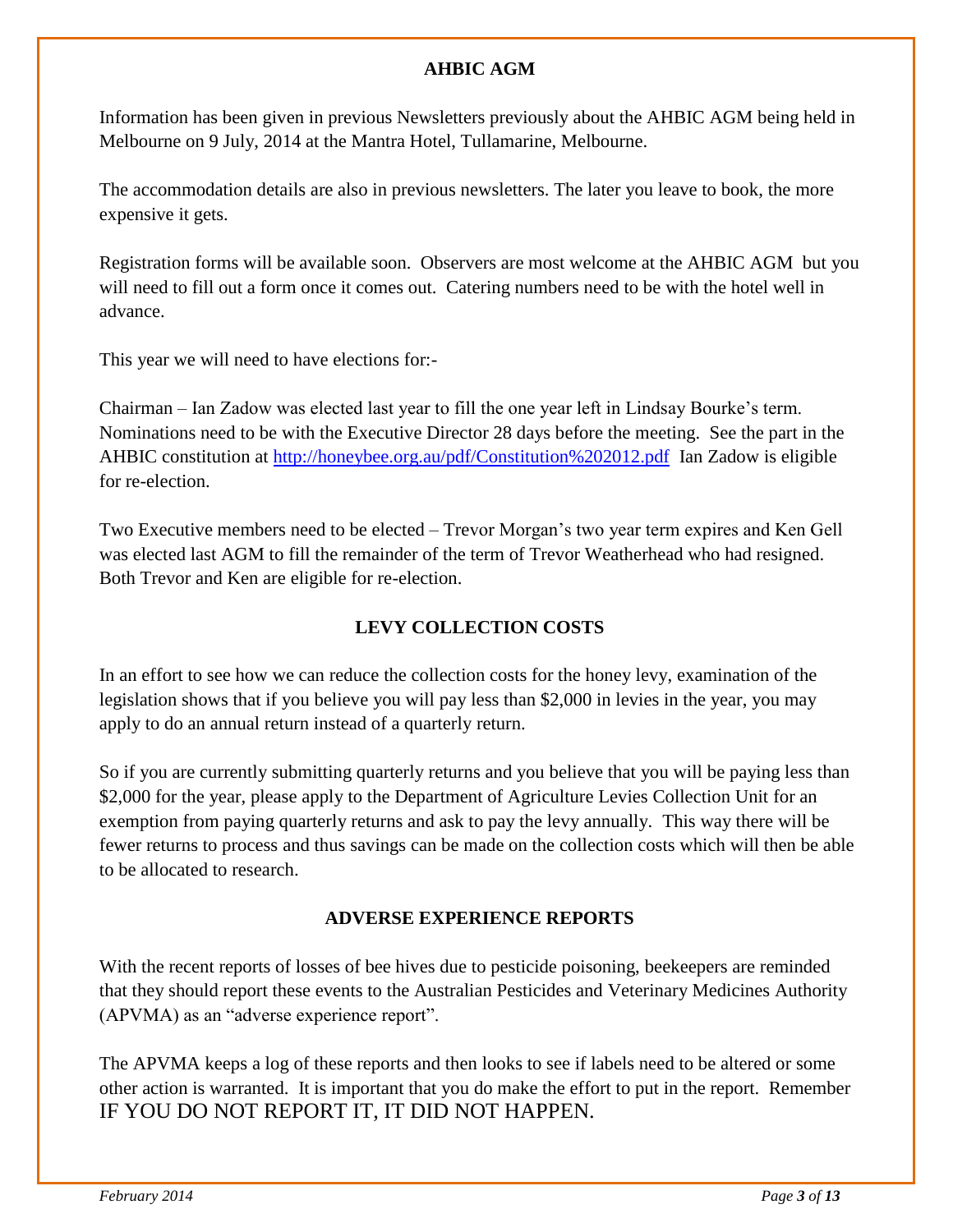# **FREE TRADE AGREEMENT WITH SOUTH KOREA**

The recently announced Free Trade Agreement (FTA) with South Korea did not include honey in it. This was very disappointing from an industry point of view.

AHBIC has been advised that "Australia was able to secure outcomes on honey bees and some honey and royal jelly related products. Korea will phase out its tariffs on our high trade value tariff line HS2106909099 (essentially a variety of health supplements and some skin care products – which includes some honey and royal jelly related products), and also for HS3003909 (medicaments – preparations containing royal jelly) and for HS0106902010 (honey bees)."

The inclusion of the royal jelly will not be of much help to Australian beekeepers as royal jelly is not produced in Australia due to the cheap imports of royal jelly from China. Live bees may be a possibility but it will all depend on what is required in the certification.

AHBIC is hoping to meet with Department of Trade Minister Andrew Robb or his staff in Canberra in April to discuss the inclusion of honey on the FTA"s with China and Japan.

# **NSW DPI JOB VACANCY**

Doug Somerville has passed on the following. Nick Annand is taking 12 months leave starting at the end of March, thus the vacancy.

EXPRESSIONS OF INTEREST. 12 Months employment at NSW DPI Development Officer - Honey Bees CONTACT: Doug Somerville NSW Department of Primary Industries PO Box 389, Goulburn NSW 2580 Phone (02) 4828 6619 Fax: (02) 4822 3261 Mobile: 0427 311 410 [doug.somerville@dpi.nsw.gov.au](mailto:doug.somerville@dpi.nsw.gov.au)

# **CROP REPORTS**

# **From Mal Porter in Central West NSW**

Here we are into February and still with very dry conditions with very high fire dangers, and no honey production. A lot of bees had been moved onto the River Red Gum in the Central West with next to no honey produced. There have been reports that some hives had melted down while on the River Gum, and there has been another report a couple of beekeepers had their hives sprayed from cotton spraying while on River Gum.

It appears that the EPA Authority still doesn"t want to take any action against the cotton industry, so beekeepers should be a bit more proactive when placing hives when near where cotton is being ground.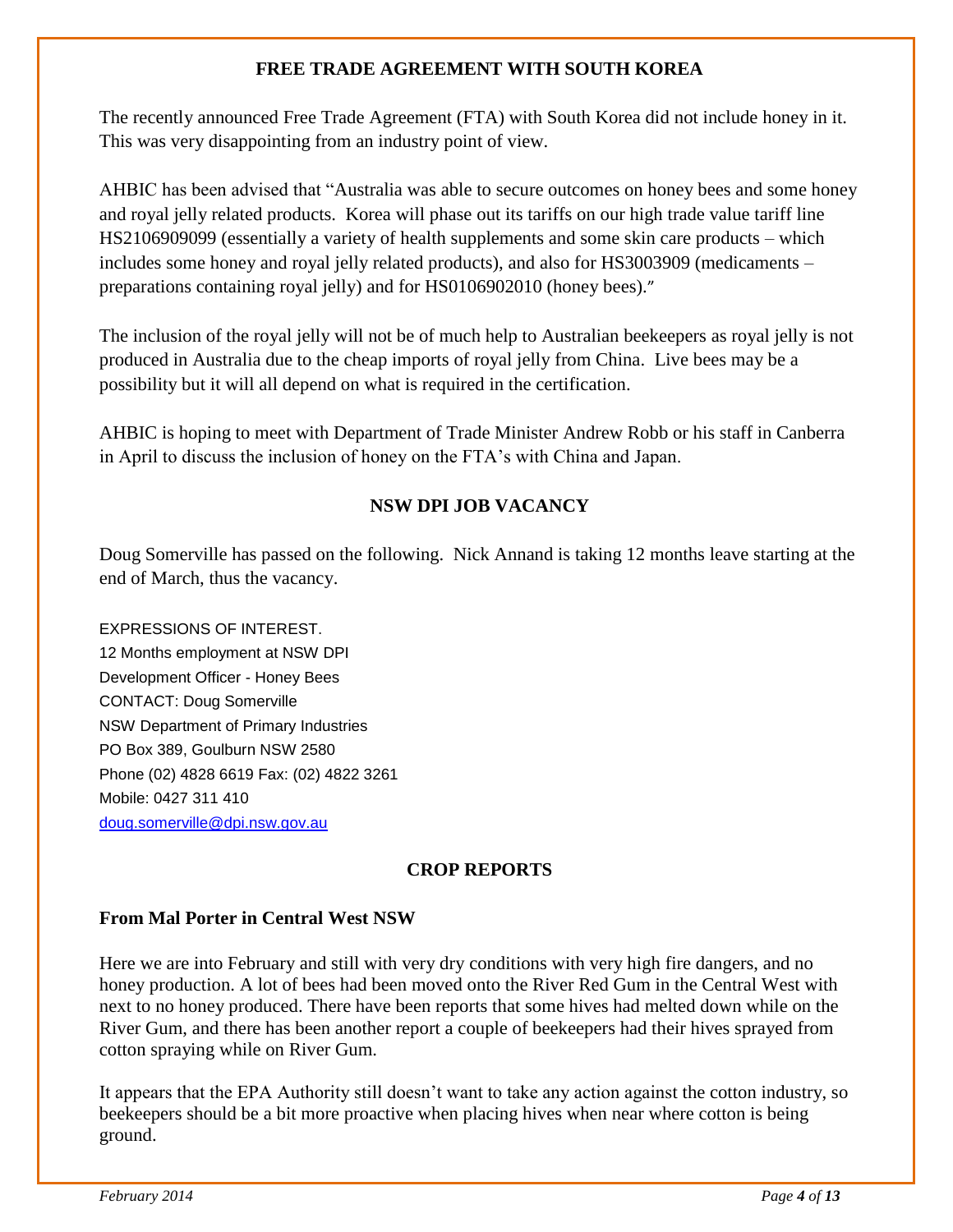Some of the honey packers have increased their honey and wax prices due to the lack of honey production and honey on hand in beekeepers sheds.

There are a few trees putting bud on for Autumn but with no rain in site and still very hot conditions they could grow too quickly and flower early or drop its bud. This report doesn"t seem very encouraging, but may be by the end of February we may see the weather pattern start to change with some rain by the time I do my next report.

# **SOUTH AUSTRALIAN CROP REPORT - Keith Gibbs**

It was even too hot for the *irrigated* Lucerne!... it yielded some honey in the good areas and none in marginal areas. Most hives have lost a super of bees or more and have very poor brood to replace them.

Some patches of *Euc. leucoxylon* (blue gum) yielded good honey - others quite close yielded much less… it"s just been the "luck of the draw" this year. Most ground flora petered out early… it came to head and yielded minimal honey and then died, not lasting long enough to breed good bees.

As you all know, the State has been hit with massive bushfires most of which was good beekeeping country. 94,000ha in Ngarkat was burnt (a large slice of our wintering sites), approx. 50,000ha in the Southern Flinders (Bangor). 25,000ha of *Euc.camaldulensis* (red gum) and *Euc.leucoxylon* (blue gum) were lost in the Eden Valley fire. Billiatt in the Southern Mallee, Calperum in the Northern Mallee and some West Coast scrub was also burnt. Being so widespread, the fires will have some impact on almost all SA beekeepers for many years to come. Talks have been held with Dept of Environment regarding the availability of replacement sites.

The *Mel.lanceolata* (tea tree) is flowering heavily, the buds are opening very quickly and the flower is holding a beautiful white colour (it goes brown very quickly if conditions are not suitable). It should yield some honey but it will definitely breed some very good bees.

*Euc.odorata* (peppermint box) is budded in some areas… it will possibly produce a little honey, but bees could go backwards on it as the pollen is poor.

The State, in general, has been very hot and dry since October last year. There has been very little honey produced, so any surplus honey is going straight to packers for cash flow.

At this stage, nothing is a real stand-out for autumn and winter, or even into the next honey season, but as we all know with beekeeping – things can change very quickly.

### **QUEENSLAND FEBRUARY CROP REPORT – Bill Winner**

Queensland is in a bad way for short term honey prospects.

In the immediate future crops like Gum Topped Box, Coastal Tea Tree, Bloodwood (Flowering coming to an end) and a little Red Ash are the only crops being reported.

Mallee Box towards the NSW border is not likely to produce a crop.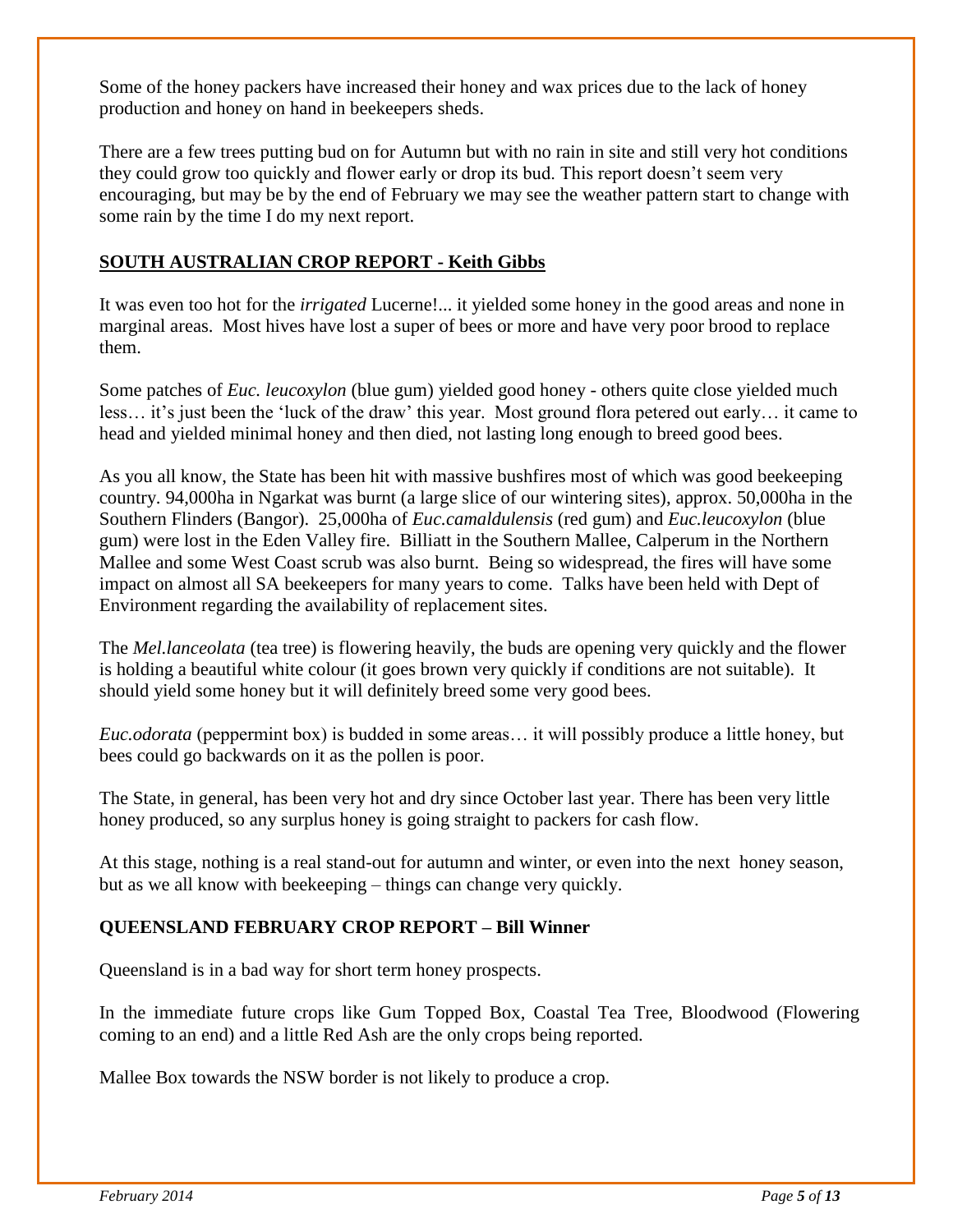The south of the State remains critically dry. Honey producers are looking anxiously at long term weather forecasts hoping the strong Highs will move away and allow Lows to bring much needed rain to have trees grow and set bud.

Where some rain has fallen eucalypts have put on growth. Grey Ironbark has new growth and will hopefully set bud. Narrow Leaved Ironbark has potential if it rains.

Rain may see growth on Spotted Gum for next year.

The Channel Country is reported to be in the grip of a big dry. Some rivers have run but rain will be needed to produce wildflowers for breeding condition in the late autumn.

Dry weather and lack of breeding conditions has beekeepers are struggling to maintain hive strength. Many "regular" honey flows in Queensland need wet feet to yield; the key for the coming months is rain! Given rain prospects will quickly improve.

### **North NSW Crop Report – Casey Cooper**

Little to no rain has seen most of the state declared a Natural Disaster.

Because of this the industry is able to claim Transport Subsidy.

Reports of Coastal Bloodwood have given good honey and pollen in most areas.

Grey and Blue Gums have some bud.

Tee Tree looking good with bees moved on early doing well.

Some Stringy Barks have bud but with the dry weather it is not sure they will produce.

Without substantial rain there are no prospects for the coming year.

#### **VICTORIAN SEASONAL REPORT January/February 2014 From Bob McDonald.**

January weather was hot with an extreme heat wave over several days during mid-month. A rain band passing through the State towards the end of the month brought some heavy rain in places through the Northern Plains and the Lower North East.

February weather has moderated a little, turning more into normal summer temperatures, with some dewy nights towards the end of the month. A big rain during mid February delivered 50 to 100 mm across a large area of the North West Mallee, but it was too late to help honey production. Some Acorn Mallee (*Euc. oleosa)* is still flowering, but bees are doing very little. The main Acorn Mallee flow fizzled out in the last burst of heat.

During the January heat wave Victoria had several dry lightning storms which created many fires. The worst of the fires, as far as beekeeping is concerned, was in the Northern Grampians which extended out into private property and in Wyperfeld National Park, extending well out into the Big Desert.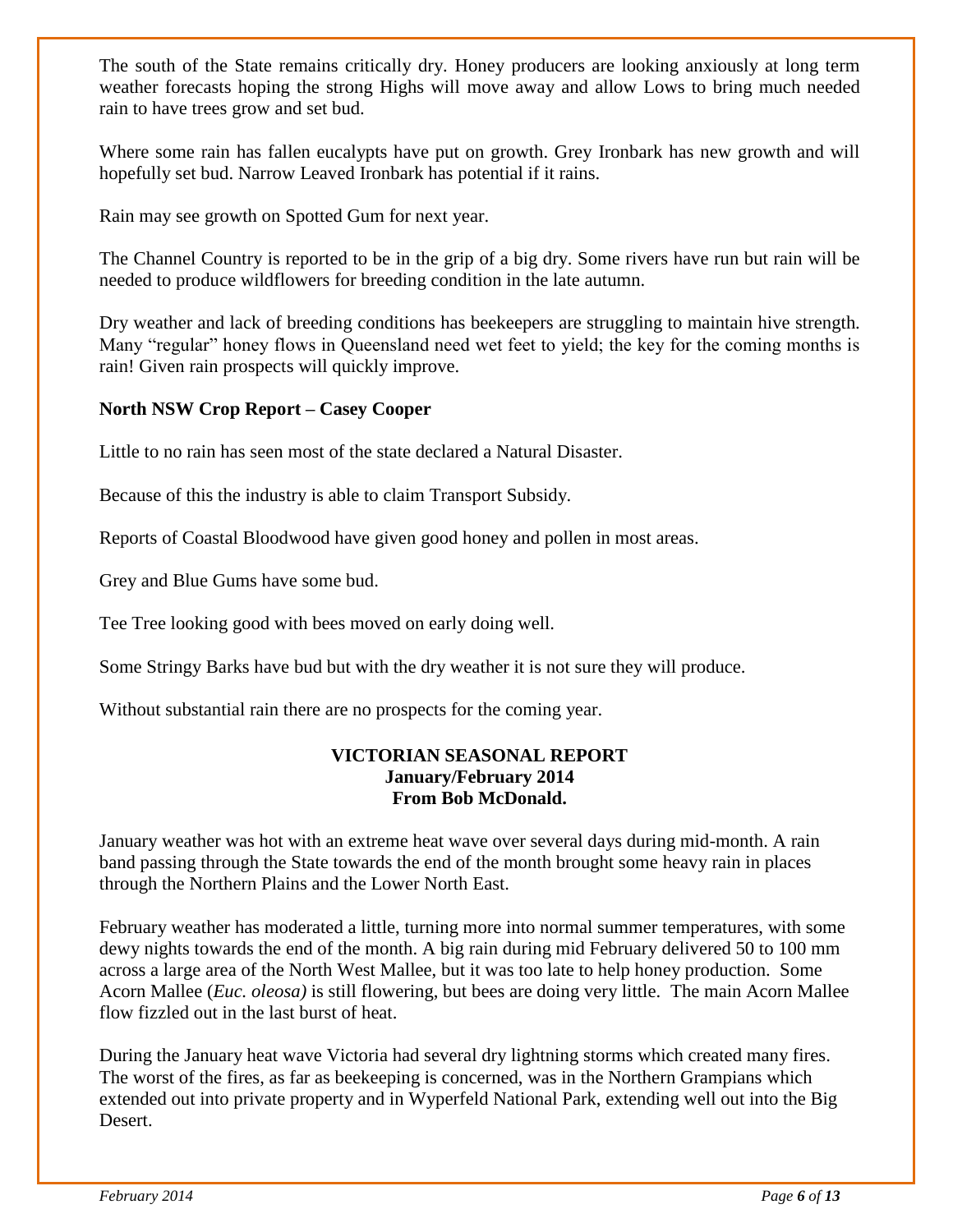Besides burning a large area of the Northern Grampians, there were at least three loads of bees burnt and many old hollow Red Gum and Yellow Box trees through the private property. The flora through the Park that was destroyed will grow back in time and be useful as bee sites. The Red Gum and Yellow Box in the private property have been destroyed forever.

It is interesting to note that including the large 2006 fire, the December 2013 fire, and this January 2014 fire, out of a total of 167,200 hectares in the Grampians National Park that has been burnt, there are only two small areas which have not been burnt. Some of the burns have happened twice in the last 7 to 8 years.

# **MALLEE FIRES –**

**Telopea Downs – Red Bluff** fire burned through from the South Australian border for approximately 16km eastwards of all of the Red Bluff Reserve, and approximately10-12km northward into the Big Desert Wilderness. **In all, just under 30,000 hectares 13 bee sites along the southern boundary have been burnt out.**

**Bronzewing Fire, south of Ouyen** Burnt some freehold land east of the Sunraysia Highway, and the bulk of the public land travelling westwards for approximately 12-13km towards Patchewollock-Underbool Road; being controlled approximately 5km east of the Road. **This fire burnt 14,000**  hectares. I don't know how many bee sites are involved, but there could be quite a few, and possibly more than at Telopea Downs.

**Danyo Fire, east of Murrayville** burnt 4,668 hectares approximately 8km east to west and northerly for approximately 8km, burning all of the Danyo Reference Area.

**Rocket Lake Fire**, approximately 4km east of Rocket Lake burnt 1,153 hectares. The southern boundary of the fire being along the old Nowingi-Rocket Lake Railway line. Again, I don"t know how many bee sites might be involved.

**Wyperfeld Fire** started near Lake Albercutya, burned around the Lake , and burning small areas of freehold, joining up with a couple of smaller lightning strikes and then heading out into the Big Desert, heading northerly on a narrow front. Finally spreading out easterly across Pine Plains and finally being controlled along the northern edge of the Big Desert, being approximately 15km wide east and west.

### **This fire burnt over 55,000 hectares.**

The number of bee sites involved in this fire is unclear at this stage. There are 5 bee sites on the northern end, some bee sites in eastern Pine Plains, and an unknown (to me) number in the Yapeet/Rainbow area.

As a point of interest, the Wyperfeld fire travelled from south to north over 50km. During February the fires have continued in the first half of the month with the East Gippsland fires burning up to 200,000 hectares. With the exception of the Gippsland fires, most of the other fires have started in dry grassland and burnt mostly in freehold property, with a lesser extent effecting bee sites.

Black Box (*Euc. largiflorens)* flowering adjacent to some of the Red Gum country in North West Victoria has been yielding a little honey and some beekeepers have stayed closer to the river instead of moving into the Mallee.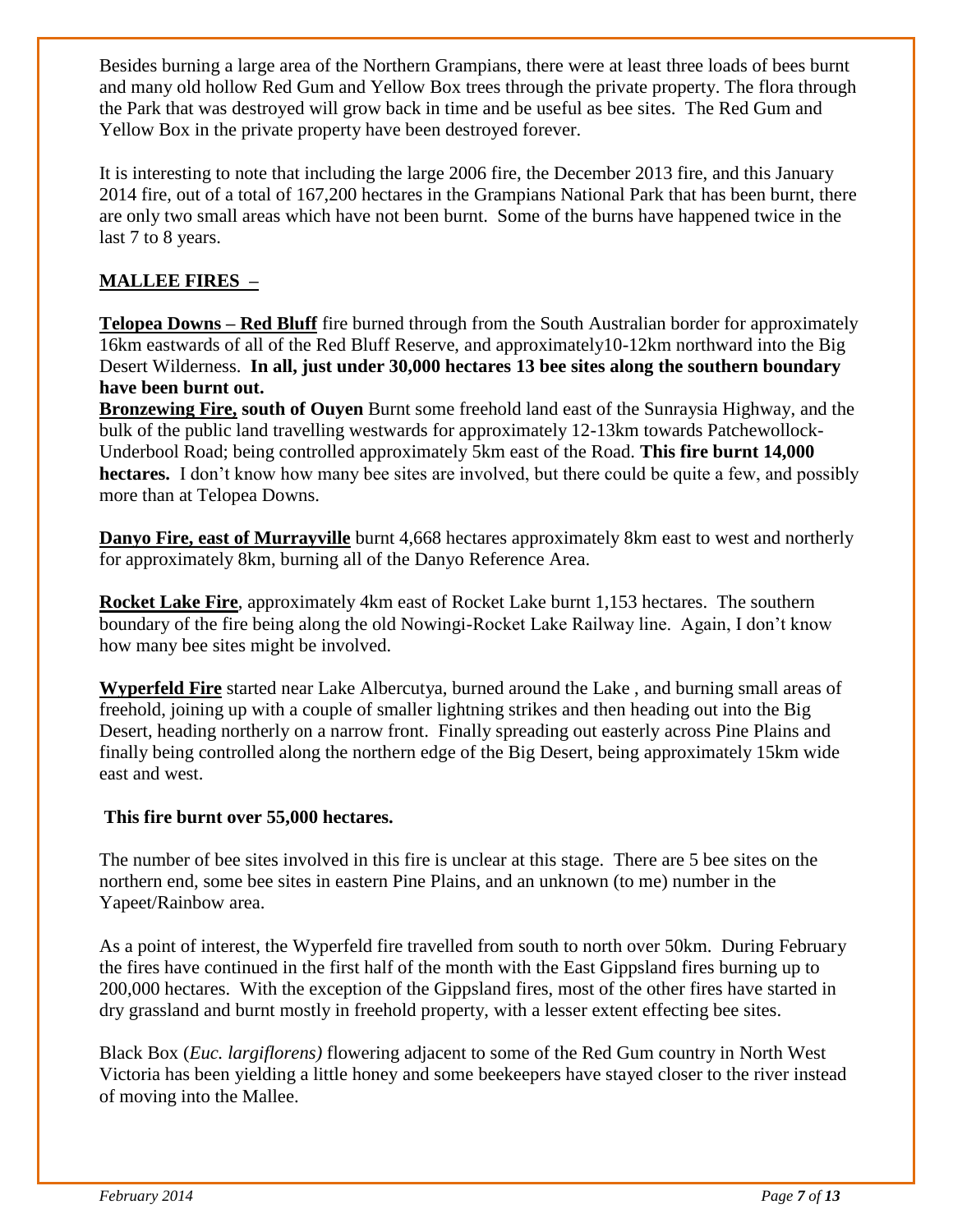Irrigated Seed Lucerne in South West Victoria was doing very little during the cooler weather before the onset of the heat wave, but has picked up since and appears to be yielding some surplus.

The southern pockets of Red Gum and Yellow Box have yielded a little surplus honey as the summer weather became warmer, but it is well finished.

As a point of interest, December weather was generally too cold for good honey production, and January weather has been a little too hot.

Narrow Leaf Peppermint (*Euc. radiata*) is flowering in North Eastern Victoria and there is a general movement of bees into the mountains. At the time of writing, it is yielding honey. The recent rain that moved through the area was cause for a little worry, but mostly where the bloom is, it was not as heavy as was forecast.

There is also reasonable bloom on the Blue Gum (*Euc. stjohnii)* in some of the higher elevations, but this is not widespread.

The late January rains knocked most of this blossom off, with bees still breeding on pockets of late Messmate and Manna Gum.

Overall, summer honey production has been disappointing.

River Red Gum (*Euc. camaldulensis*) yielded a reasonable crop along the Murrumbidgee and some of the Anna-Branch Rivers across the Western Riverina plains; with Red Gum along the Murray River generally only yielding good breeding conditions, with very little surplus.

Acorn Mallee in the North West started yielding honey in early January, but ceased during the heat wave, improved a little as the weather cooled down, but the second heat wave in early February finished up any hope of it yielding surplus honey.

**Honey Market –** Honey production in the four Eastern Mainland States is well down and all of the major Buyers have firmed up their prices.

# **LIVE BEE EXPORTS TO CANADA**

The new certification for the export of live bees to Canada has been received. It would seem that there are no obstacles to exporting queen bees from the eastern States or packages from Western Australia and Tasmania.

# **B-QUAL**

B-Qual Chairman, Barry Pobke, is pleased to advise that Wayne Fuller has been appointed as a Director of B-Qual. Wayne is welcomed to the Board.

Barry also wishes to remind beekeepers that B-Qual is an industry owned QA program and you are encouraged to look at adopting B-Qual if you have not already. Some packers do pay a bonus for being B-Qual certified so the costs involved will be more than recouped by this bonus.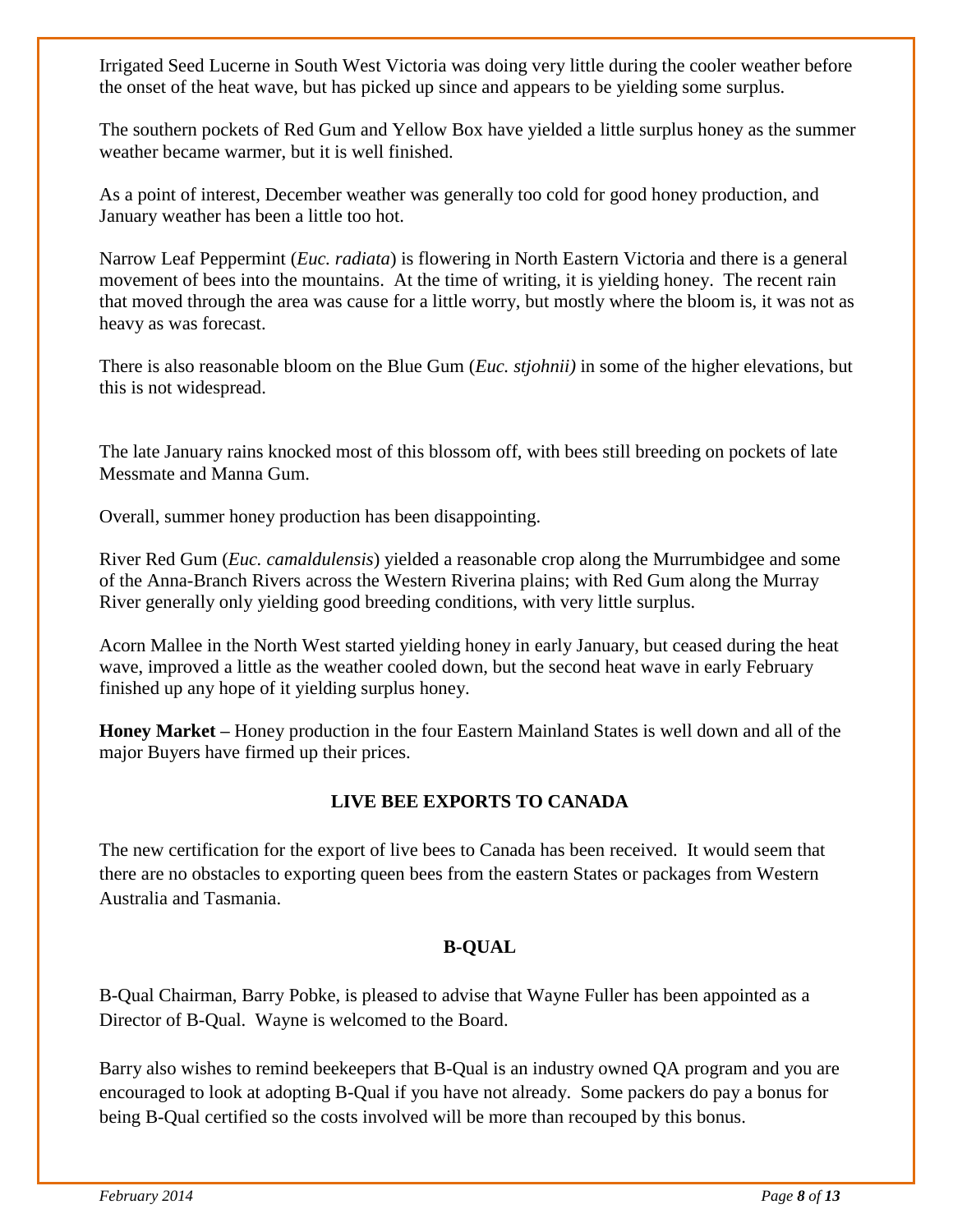# **AUSTRALIAN-CHINA AGRICULTURAL COOPERATION AGREEMENT PROGRAM**

This email was received, For your information.

The Australian Government Department of Agriculture is now accepting applications for the revised Australian-China Agricultural Cooperation Agreement Programme (ACACA programme). Australian individuals, organisations or businesses seeking to enhance cooperation between Australia and China relating to agriculture, fisheries and forestry are encouraged to apply.

The ACACA programme has been established to enhance agricultural cooperation between Australia and China and provide funding for a broad range activities including, but not limited to:

- Technical exchanges
- Training programs
- Conferences
- Missions
- Workshops
- Information exchanges and/or programs
- Officer Secondments
- Industry scoping missions
- Feasibility studies

If you have an idea for a project that will contribute to the Australia-China agricultural relationship and provide flow-on benefits to you and your broader industry or sector, we would like to hear from you; particularly if your proposed activity falls within a subcategory of the funding round priorities:

- Science and Technology cooperation
- Two-way investment cooperation
- Trade cooperation

Please visit our website to download a copy of the ACACA Programme Guidelines and application form.

| Website: | www.daff.gov.au/acaca |
|----------|-----------------------|
| Email:   | acaca@daff.gov.au     |
| Phone:   | 1800 019 193          |

#### **Applications must be received by 28 March 2014.**

We thank you for your interest in the programme and look forward to receiving your applications soon!

Kind regards

ACACA

#### **AHBIC EXECUTIVE MEETING**

The Executive of AHBIC met in Melbourne on Thursday night, 27 February, 2014. There were many issues covered.

One of the points that came out was a recommendation for beekeepers to phase out the use of galvanised drums for honey storage. In recent times there have been two rejections of honey exported to China due to high zinc levels. It is most likely these arose from honey from galvanised drums. Capilano is willing to sell some of the PVC drums they use. This is one alternative.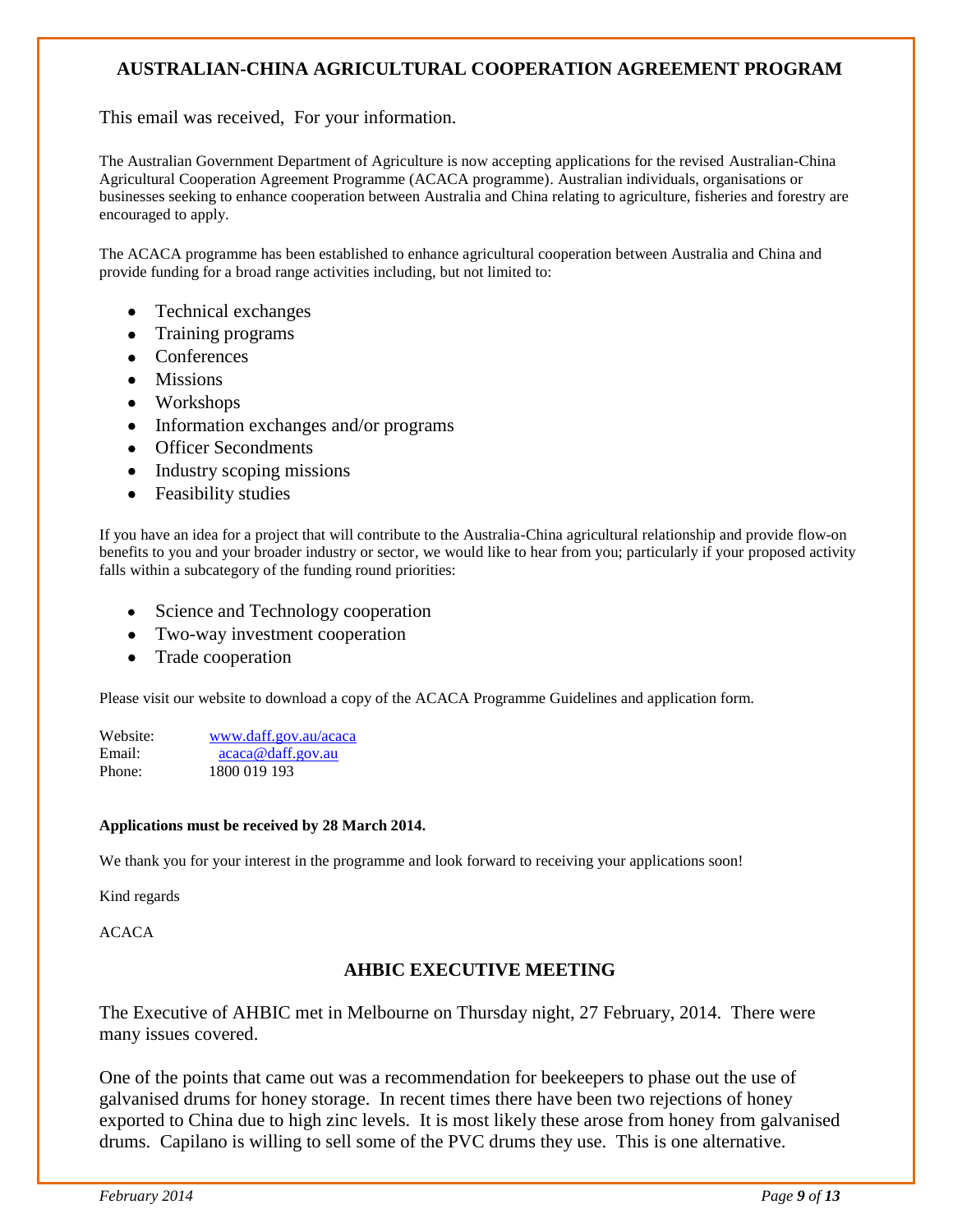# **NEW CHEMICAL REGISTRATIONS**

**Active Constituent/s:** 600 g/L imidacloprid **Applicant ACN:**<br>Summary of Use:

**Product Name: Product Name: Forward Imidacloprid 600 Seed Dressing Insecticide**<br> **Active Constituent/s: Formarily 100 CONSTANDING Active Constituent/s:** 600 c/l imidacloprid Forward Australia Pty Ltd<br>112 532 395 For the control of thrips, aphids, brown flea beetle and wireworms on cotton, protection of canola, pastures and lupins from damage by redlegged earth mite and blue oat mite; control of aphids and prevention of spread of barley yellow dwarf virus in cereal crops; control of some soil pests of summer crops<br>28 January 2014

**Date of Registration:** 28 January 2014 **Label Approval No:** 

**Applicant ACN:**<br>Summary of Use:

**Date of Registration:** 31 January 2014 **Label Approval No:** 

**Product Name: Product Name: EURO 250 WP Insecticide**<br> **Active Constituent/s:** 250 0/kg pymetrozine **Active Constituent/s:** <br> **Applicant Name:** <br> **Applicant Name:** <br> **CAC Australia Ptv. L TGAC Australia Pty. Ltd.**<br>134 570 700 For the control of aphids in brassica vegetables, potatoes and stone fruit<br>31 January 2014

eChem (Aust) Pty Limited<br>089 133 095

tomatoes, turf and vegetables<br>13 February 2014

See [http://www.epa.gov/opp00001/chem\\_search/reg\\_actions/registration/fs\\_PC-101103\\_01-Aug-](http://www.epa.gov/opp00001/chem_search/reg_actions/registration/fs_PC-101103_01-Aug-00.pdf)

#### [00.pdf](http://www.epa.gov/opp00001/chem_search/reg_actions/registration/fs_PC-101103_01-Aug-00.pdf)

**Product Name: Product Name: eChem Chlorothalonil 720 SC Fungicide**<br> **Active Constituent/s: eChem Chlorothalonil** 720 a/L chlorothalonil **Active Constituent/s:** <br>**Applicant Name:** <br>**Applicant Name:** <br>**Applicant Name:** <br>**Applicant Name:** <br>**Applicant Name:** <br>**Applicant Name:** <br>**Applicant Name:** <br>**Applicant Name:** <br>**Applicant Name:** <br>**Applicant Name:** <br>**Applic Applicant ACN:**<br>Summary of Use:

**Date of Registration:** 13 February 2014 **Label Approval No:** 

Put this in as it has been suggested from overseas this may affect bees.

**Applicant Name:** Accensi Pty Ltd **Applicant ACN:**<br>**Summary of Variation:** 

**Date of Variation:** 6 February 2014 **Label Approval No:** 

**Applicant Name:** Accensi Pty Ltd **Applicant ACN:**<br>**Summary of Variation:** 

**Date of Variation: Label Approval No:** 53080/59860

**Applicant Name:** Accensi Pty Ltd **Applicant ACN:**<br>Summary of Variation:

**Date of Variation: Label Approval No:** 63475/59834

**Product Name: Accensi Bifenthrin 100 EC Insecticide/Miticide**<br> **Accensi Pty Ltd Accensi Pty Ltd Accensi Pty Ltd Accensi Pty Ltd** To change the product name from 'COUNTRY BIFENTHRIN 100 EC INSECTICIDE/MITICIDE' to 'ACCENSI BIFENTHRIN 100 EC INSECTICIDE/MITICIDE'

For the control of fungal diseases on almonds, apricots, bananas, carrots, celery, cherries, faba beans, grapes, onions, peaches, peanuts, peas, plums, potatoes,

**Product Name:** <br> **Accensi Abamectin Insecticide**<br> **Accensi Pty Ltd**<br>
Accensi Pty Ltd To change the product name from 'COUNTRY ABAMECTIN INSECTICIDE' to 'ACCENSI ABAMECTIN INSECTICIDE'<br>6 February 2014

**Product Name: Accensi Cypermethrin 250 EC Insecticide Accensi Cypermethrin 250 EC Insecticide** To change the product name from 'COUNTRY CYPERMETHRIN 250 EC INSECTICIDE' to 'ACCENSI CYPERMETHRIN 250 EC INSECTICIDE'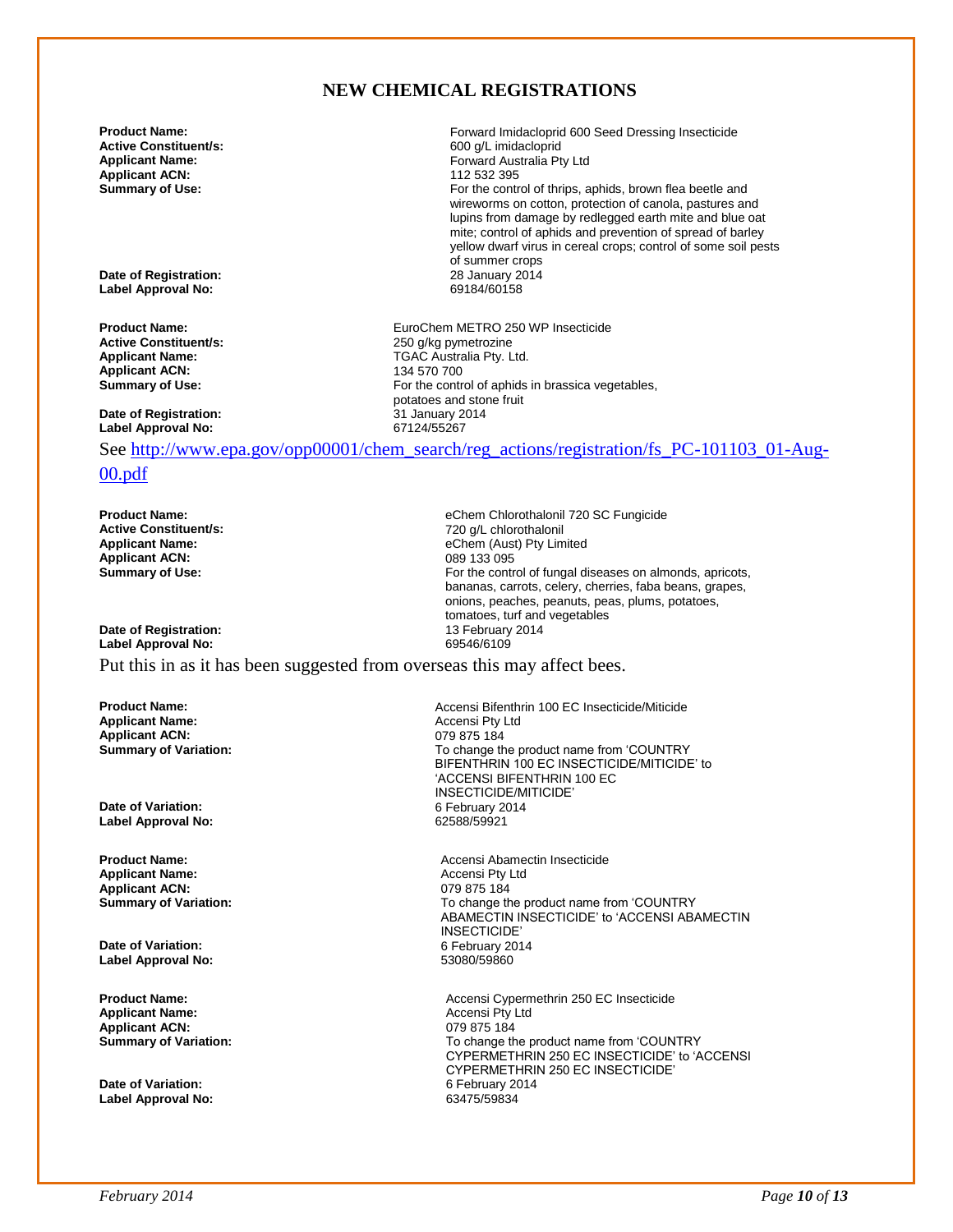## **MEETING WITH MINISTER JOYCE AND SENATOR JOHN WILLIAMS**

As advised in the last newsletter, a meeting was scheduled with Minister Joyce in the afternoon of 12 February. As the afternoon drew on, there were many divisions called in Parliament and the Minister had to be there for those. Then the Prime Minister summonsed the Minister to meet with him. So in the end we did not get to meet personally with the Minister.

We did meet with his newly appointed advisor and the member for Wright, Scott Buchholz, who is Trevor Weatherhead"s local member, also attended. The meeting was an opportunity to raise our issues with the new Advisor and also keep Scott up to date with beekeeping issues. It was a productive meeting and there has been follow up on several of the issues raised. Hopefully we will get to personally meet the Minister at another occasion.

One plus for our trip to Canberra was the opportunity afforded when Craig Klingner arranged, at short notice, a lunch time visit with Senator John Williams. We were able to talk about our industry to John. One of the subjects was the leaving out of honey in the South Korea Free Trade Agreement. Later that afternoon, in a Committee meeting, John raised this issue.



# The Hon. Barnaby Joyce MP

 $\mathbf{R}$ 

Minister for Agriculture

E.

 $\mathbf{L}$ 

E.

 $A \quad S$ 

F.

# **Protecting Australian industries from a varroa buzzkill**

If varroa mite established in Australia it could cost Australia's crop industries about \$70 million a year.

M<sub>1</sub>

F.

 $D \parallel$ 

 $\Delta$ 

Minister for Agriculture, Barnaby Joyce, today released a statement outlining the areas where research and development (R&D) could help to better prepare our industries and mitigate the risk.

"Targeting our R&D dollars at emerging risks is just as important as investing in new tools to improve productivity," Minister Joyce said.

"The Australian bee keeping industry is the only one in the world that is free of varroa and we want to keep it that way."

Varroa mites are parasites that live on bees and whose impact can lead to the destruction of whole colonies and hives.

"Our honey bee industry produces about \$90 million worth of honey and beeswax annually and 65 per cent of our agricultural crops rely on honey bee pollination, at least in part.

"The establishment of varroa would devastate the beekeeping and cropping industries.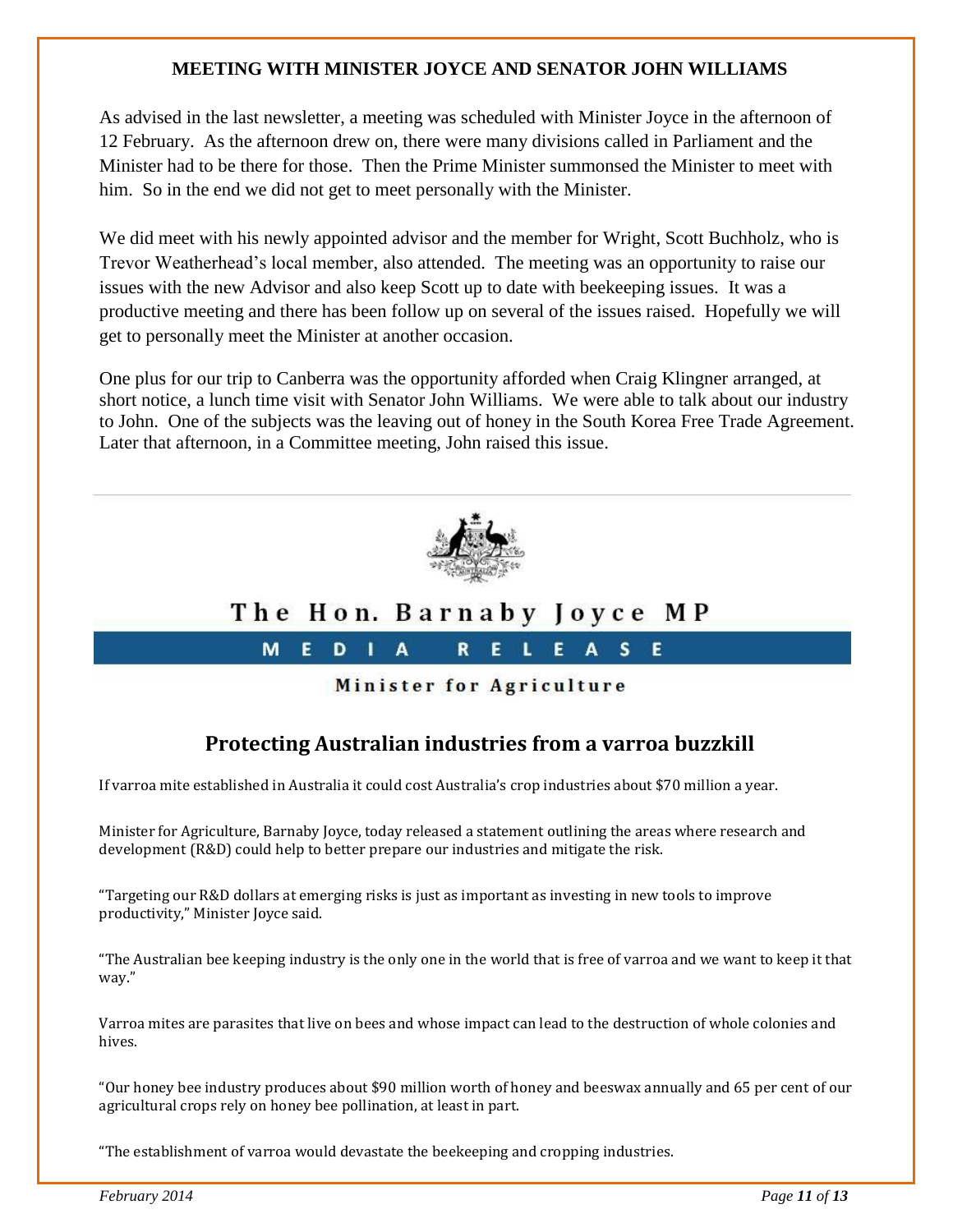"Modelling by CSIRO shows that varroa could cost our crop industries about \$70 million a year if it established in Australia.

"Through this statement, the government has outlined a set of priorities to guide scientists and organisations involved in honey bee, varroa mite and crop pollination research developing projects to protect our industries."

The priorities include improving the efficiency and effectiveness of crop pollination under Australian conditions and keeping managed honey bees healthy by developing new ways to treat varroa mite.

Whilst the R&D statement underlines the need to prepare for the establishment of varroa mite in Australia, efforts are continuing to keep Australia free from the parasite.

"Our robust biosecurity system provides a high level of protection for our primary industries and environment. As an example, when importing bees to Australia, importers need to meet strict biosecurity regulations and standards," Minister Joyce said.

"This statement is about furthering those efforts – providing guidance on priority areas for additional work, highlighting them to Australia's scientific community and ensuring we do what we can to prepare industry in case varroa is introduced so it can continue into the future."

The statement is available on the Department of Agriculture website [www.daff.gov.au/honeybees.](http://www.daff.gov.au/honeybees)

For more information on varroa mite visi[t www.daff.gov.au/animal-plant-health/pests-diseases](http://www.daff.gov.au/animal-plant-health/pests-diseases-weeds/bee_pests_and_diseases/honey-bee-pollination-continuity-strategy/statement-research-development)[weeds/bee\\_pests\\_and\\_diseases/honey-bee-pollination-continuity-strategy/statement-research-development](http://www.daff.gov.au/animal-plant-health/pests-diseases-weeds/bee_pests_and_diseases/honey-bee-pollination-continuity-strategy/statement-research-development)

For a technical expert please contact the Department of Agriculture's media team on 02 6272 3232.

**Joyce media contact:** [Gerard McManus,](mailto:gerard.mcmanus@maff.gov.au) 0477 391 580

### **CONFERENCE DATES**

These are the dates as I have them at present.

| Queensland Beekeepers Association                    | $12 - 13$ June | Toowoomba    |
|------------------------------------------------------|----------------|--------------|
| New South Wales Apiarists Association                | 8 - 9 May      | Narrabri     |
| <b>Tasmanian Beekeepers Association</b>              | 30 - 31 May    | Launceston   |
| WA Farmers Federation - Beekeeping Section           | 6 June         | Perth        |
| South Australian Apiarists Association               | 19-20 June     | Old Reynella |
| Victorian Apiarists Association                      | $7 - 8$ July   | Melbourne    |
| Honey Packers and Marketers Association              | <b>TBA</b>     |              |
| National Council of Crop Pollination Associations    | <b>TBA</b>     |              |
| <b>Australian Queen Bee Breeders Association</b>     | <b>TBA</b>     |              |
| Federal Council of Australian Apiarists' Association | 9 July         | Melbourne    |
| Australian Honey Bee Industry Council                | 9 July         | Melbourne    |

Advice from the Crop Pollination Association that the CPA Annual Conference & AGM will be held on Monday 16th June 2014 at the Sandow Motor Inn, Mildura, Victoria. A tour of an almond cracking plant is planned for Tuesday 17th June 2014.